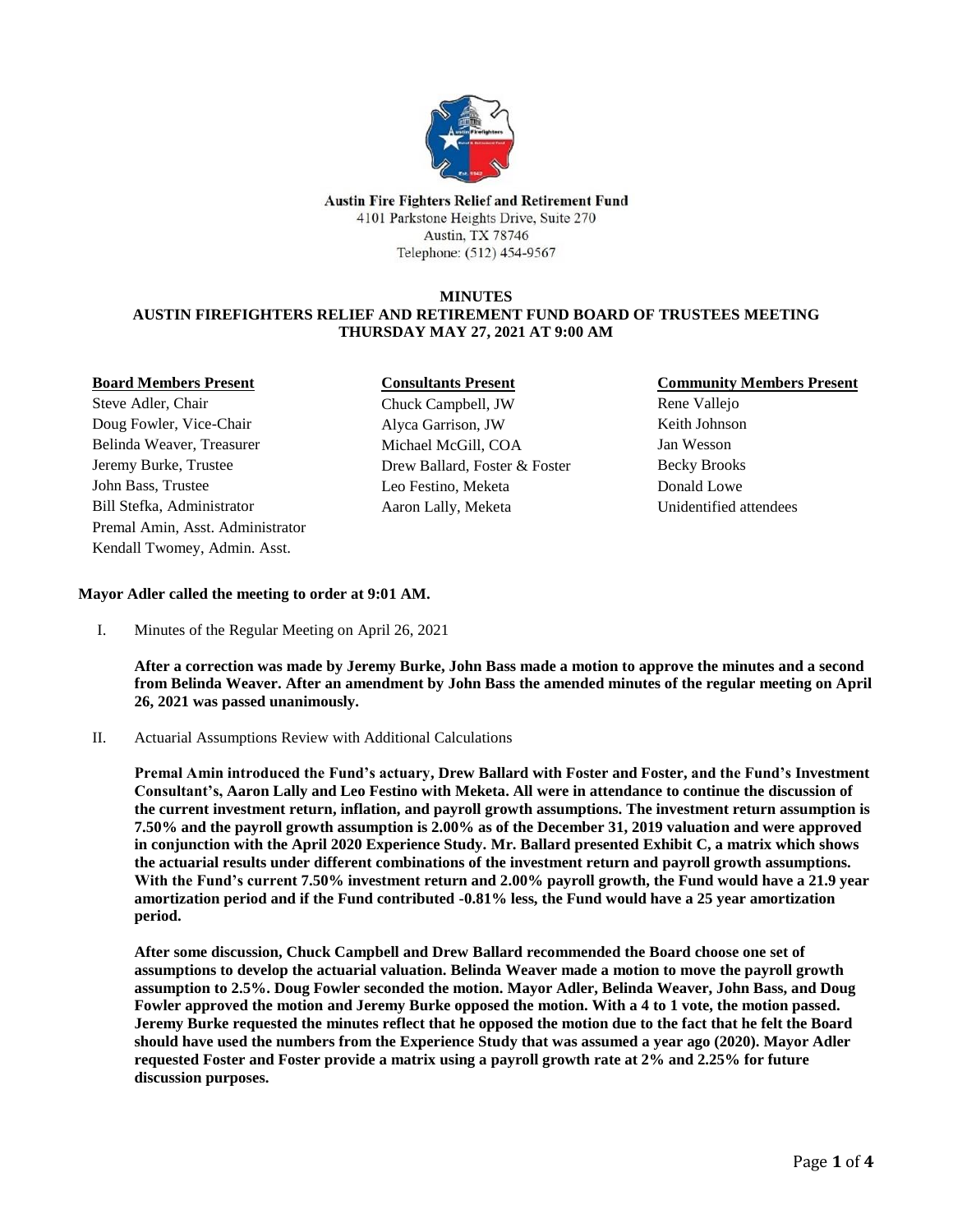**Next, the Board discussed the investment return rate. Drew Ballard shared the 2021 Texas PRB Guide which included the assumed rate of other Texas pensions noting that 58% of the plans have an assumed rate of 7.25% or less, 84% use 7.5% or less, 44% use 7% or less. Mr. Ballard also recommended the Board be mindful that other pensions have different asset allocations. After a lengthy discussion, Mayor Adler made a motion to move the investment return rate from 7.5% to 7.25%. John Bass seconded the motion. Doug Fowler expressed support for a change but preferred a smaller incremental change such as 7.3%. Jeremy Burke opposed the motion and requested the minutes reflect that he recommended that if the Board moves the Fund's returned rate assumption, it should be based off the Fund's asset allocation and the percentage weight of those asset allocation. Belinda Weaver stated her support for either 7.3% or 7.25%. With no further discussion, Mayor Adler used Doug Fowler's comment to move the investment return rate from 7.5% to 7.3%, instead of 7.5% to 7.25%, as an amendment to his motion that was seconded by John Bass. Mayor Adler, Belinda Weaver, Doug Fowler, and John Bass approved the motion. Jeremy Burke opposed the motion and requested the minutes reflect that this motion was made without making a change to the Fund's asset allocations and, in his opinion, without proper documentation to substantiate the change. With a 4 to 1 vote, the motion passed. Jeremy Burke made a motion to have the Board site the documentation used to make the reduction in the investment return assumption from 7.5% to 7.3%. With no second, the motion failed.**

### III. Meketa 1Q21 Report

**Leo Festino and Aaron Lally, the Fund's investment consultants with Meketa, presented the 2021 first quarter report. Mr. Festino noted that the Fund had a gain of 3.8% resulting in \$42MM in investment gains and ranking in the 28th percentile with an outperformance in Private Equity. Mr. Festino also noted that the trailing one-year period in peer rankings ending March 31, 2021 represented nearly all of the COVID-19 rebound rally and none of the equity market sell off when the Fund was in the top 5 percentile. Overall, the Fund's actual allocation moved closer to target allocation. With no questions or further discussion, Aaron Lally proceeded to review the recommended changes to the Fund's Investment Policy. No motion was necessary today. Next, Mr. Lally reviewed the recommended changes to the Fund's Operating Procedures. No motion was necessary today.**

**Jeremy Burke made a motion to site the reference point of documentation to substantiate the decision for the assumed rate of return to change to 7.3%. With no second, there will be no pursuing this motion.** 

11. Employee Compensation and Benefits Study Recommendations

**Mayor Adler called on agenda item 11 next. Bill Stefka reviewed the recommendations made by LGC and requested the Board adopt the recommendations and update the appropriate policies. Mr. Stefka also notified the Board of the employee salary adjustment he approved. Chuck Campbell followed up Mr. Stefka's notice and reviewed the Governance Policy that gives Bill Stefka the authority for salary adjustment and proper Board notification. Mr. Campbell stated that Bill Stefka properly made that action. Moving forward on the policy pieces, Jeremy Burke recommended the Board adopt and incorporate the recommended changes into the Personnel Policy and proceed with reviewing and updating the Personnel Policy. Belinda Weaver noted that due to the Board having made an exception a few years ago regarding leave accrual and payout for the administrator, she is uncomfortable moving forward with the recommended leave accrual. Jeremy Burke made a motion to review the Personnel Policy and include the recommendations for further discussion and to address the concerns shared by Ms. Weaver. The Board requested Chuck Campbell and Alyca Garrison provide a red line draft for the recommended changes in the Personnel Policy. No motion necessary.**

13. Annual Administrator Evaluation

**Mayor Adler requested LCG provide input on the Annual Administrator Evaluation outline before proceeding. Mayor Adler made a motion to postpone this agenda item to June 2021. With a second from Doug Fowler, the motion passed unanimously.** 

IV. Consider and Approve Fund Rules

**Alyca Garrison reviewed changes made to the Fund Rules approved for comment. Chuck Campbell stated that Appendix A and B should be updated in regards to Foster and Foster and Pension Gold before moving forward. Belinda Weaver made a motion to approve the Fund Rules. With a second from John Bass, the motion passed unanimously. The Board will discuss Appendix A and B at the next meeting.**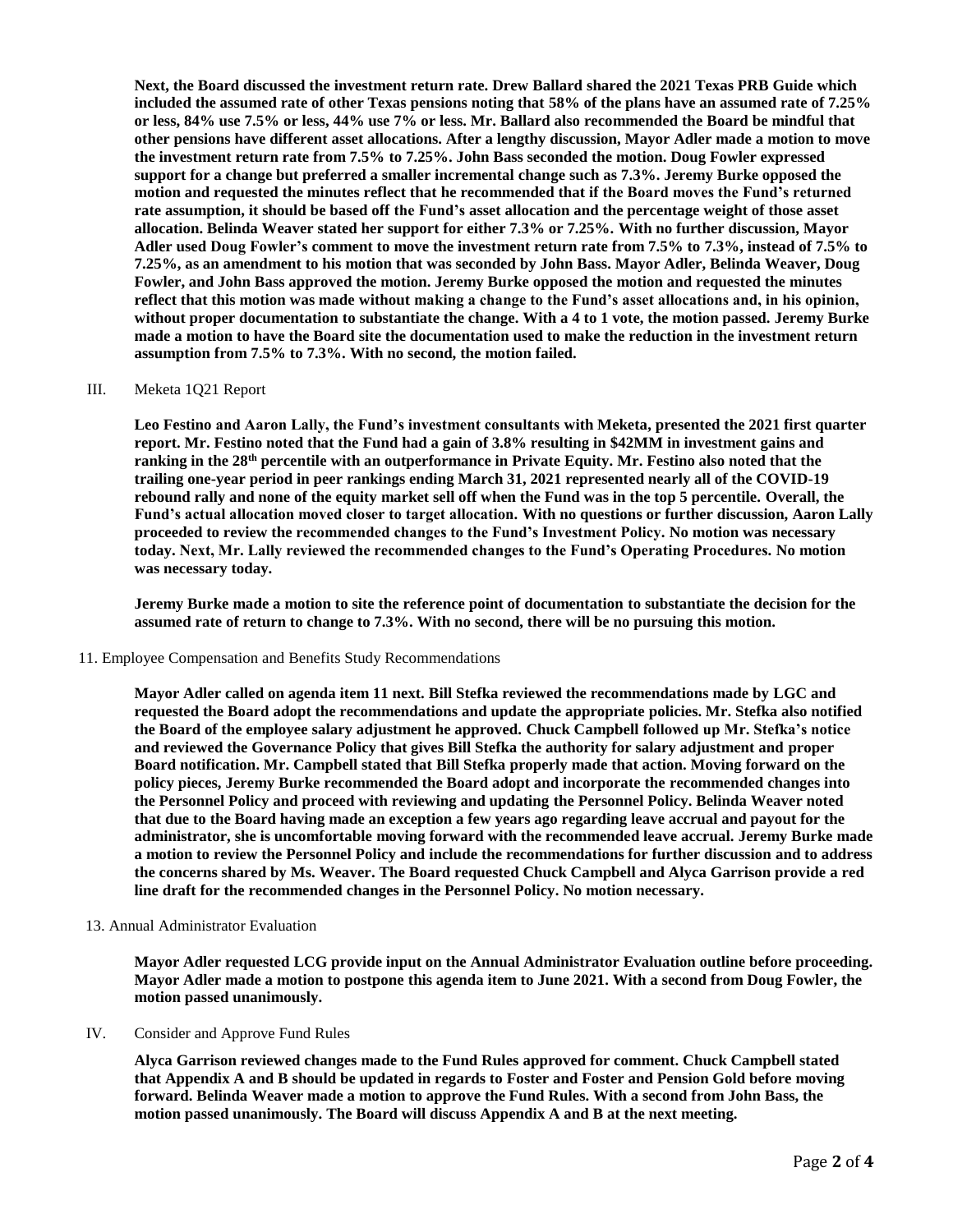- V. ARFFA Response to Annual Reports and
- VI. Process for Draft Minutes

**Jeremy Burke and Rene Vallejo reviewed the response from ARFFA regarding the Draft Minutes and Annual Reports. No motion necessary.** 

VII. Staff Operational Reports

**After reviewing the initial Staff Operational Reports, Doug Fowler requested pension staff include a monthly work output from now on. No motion necessary.**

VIII. Cybersecurity Update and Employee Training

**Premal Amin reviewed the cybersecurity training pension staff completed in May and future trainings planned. No motion necessary.**

IX. Trustee Election Vendor Selection Process

**Bill Stefka reviewed the new information on the Trustee Election Vendors. The Board requested Yes Elections and Intelliscan present to the Board and provide demo websites at the next board meeting. No motion necessary.** 

X. Reintegration Plan

**Doug Fowler agreed with the Reintegration Plan as presented. Belinda Weaver requested staff look for other board meeting locations to share at the next meeting. Jeremy Burke noted that he has received positive feedback from members who prefer joining board meetings virtually. Premal Amin stated that staff will defer to Chuck Campbell and Alyca Garrison for legal direction in regards to continuing access to board meetings virtually. No motion necessary.**

XI. Code of Ethics Disclosure

**Jeremy Burke made the proper disclosure to the Board. Chuck Campbell provided scenarios where a recusal would be necessary and discussed his role in providing guidance to Jeremy Burke and the Board moving forward. Mr. Burke encouraged board members to communicate with him to prevent conflict. No motion necessary.**

XII. Financial Statements, Transaction, and Fund Expense Reports

**In response to a line item question brought forth by Belinda Weavers, Premal Amin reviewed the cybersecurity insurance renewal in January 2021 that caused the line item to go over the approved budget. After some discussion, the Board agreed that as long as the minutes reflect the change, the budget does not need to be amended for each change. No motion necessary.** 

XIII. Roadmap for Future Meetings

**Doug Fowler requested the Minimum Benefit be added to the Roadmap for August 2021. John Bass noted that the Educational Primer should be completed in time for approval at the June meeting. No motion necessary.** 

XIV. Call for Future Items

**Premal Amin, with support from Chuck Campbell, requested the Board approve a uniform QDRO form for staff to implement. Some of the other future agenda items include trustee election vendor selection process, Personnel Policy additions and revisions, service provider to replace Pension Gold, end of year budget review, securities litigation policy, and board meeting packet.** 

**Hearing no objections, Doug Fowler adjourned the meeting at 12:56 pm.**